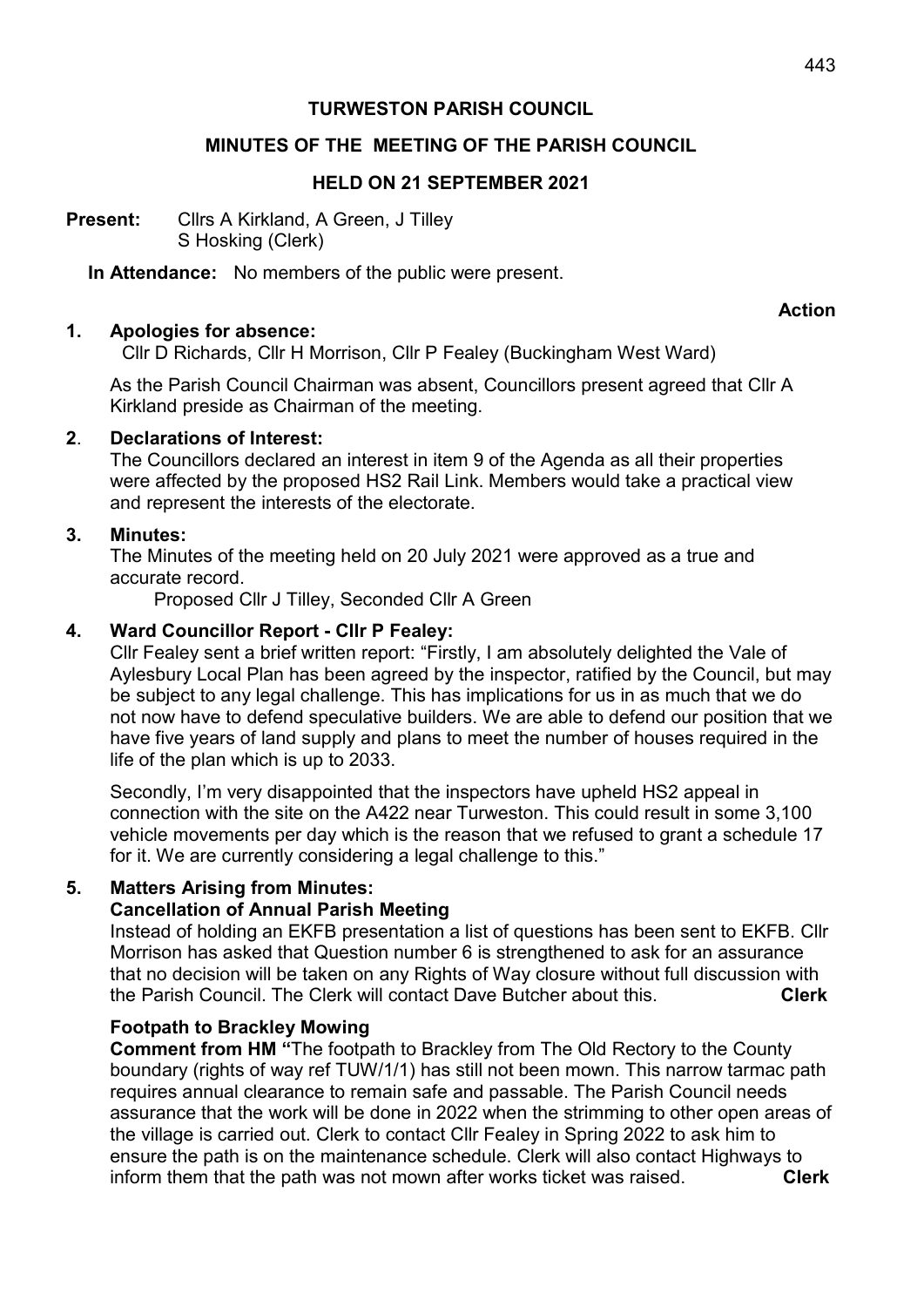6. Consider adoption of new Buckinghamshire Code of Conduct. RESOLVED: That Turweston Parish Council adopts the 2020 Buckinghamshire Councillor Code of Conduct. Proposed: Cllr A Green, Seconded: Cllr J Tilley

7. Parish Roads/Paths/Verges:

## 7.1 Traffic calming option suggestions.

Two particular issues were noted; increase in the volume of traffic and speed, and dangerous parking on blind corner near the pub. Buckinghamshire Council have produced a document outlining all traffic calming measures, but it does not include costs. Possible options could include chicane on long straight section of road approaching village from A422 and double yellows on blind corner near pub. Nothing in the short term to be done. Deferred to next meeting.

## 8. Planning

## 8.1 To report on Planning.

## Applications:

21/02969/APP - Lane End Stables Brackley Road Turweston Buckinghamshire Proposed permanent rural workers' dwelling. PC objects to application pending determination of application 21/02227/APP, and further evidence being available in the future for the viability and sustainability of the businesses both of livery and of dog breeding on this site. Awaiting decision.

 21/02942/ACL - Hill Top Stables Brackley Road Turweston. Application for a Lawful Development Certificate for an existing use of day room within existing stable building as unit of residential accommodation. PC has no objection. Awaiting decision.

21/0244/APP and 21/02445/ALB - The Laurels and Aviary Cottage Main Street Turweston Buckinghamshire NN13 5JU. Proposed repairs and alterations to The Laurels and Non-listed Aviary Cottage, ground floor extension at Aviary Cottage and first floor extension, with new main entrance door at The Laurels. - PC has no objection. However, it does have concerns over construction vehicle parking during the redevelopment which will need to be managed to ensure there is no obstruction of Main Street. And that there also needs to be provision made permanently for at least one off-road parking space per new dwelling, as residential parking on Main Street is already very limited - Awaiting Decision

21/00651/APP and 21/00652/ALB -The Stratton Arms Ph Main Street Turweston Buckinghamshire NN13 5JX Change of use of vacant land at the rear of the Stratton Arms to ten motor home pitches - PC commented that a revised more sympathetic proposal might be considered - Awaiting Decision

21/00192/APP - Hill Top Stables Brackley Road Turweston Buckinghamshire Variation of condition 2 (date required for the removal of the temporary Groom / Managers accommodation and ancillary Storage facilities.to be extended up until Tuesday 31 August 2021) relating to application 17/01651/APP - Awaiting Decision

20/03358/APP and 20/03359/ALB - Court Cottage and Barn Main Street Turweston Buckinghamshire NN13 5JX Court Cottage - non-structural internal alterations and general internal refurbishment, replacement windows, new retaining wall and patio to rear. Barn at Court Cottage - structural repairs to roof truss with general roof repairs. Installation of supporting structure over door heads and replacement rolled lead roof to stable. Awaiting Decision

20/03979/APP - Land Off Chapel Lane Turweston Buckinghamshire Demolition of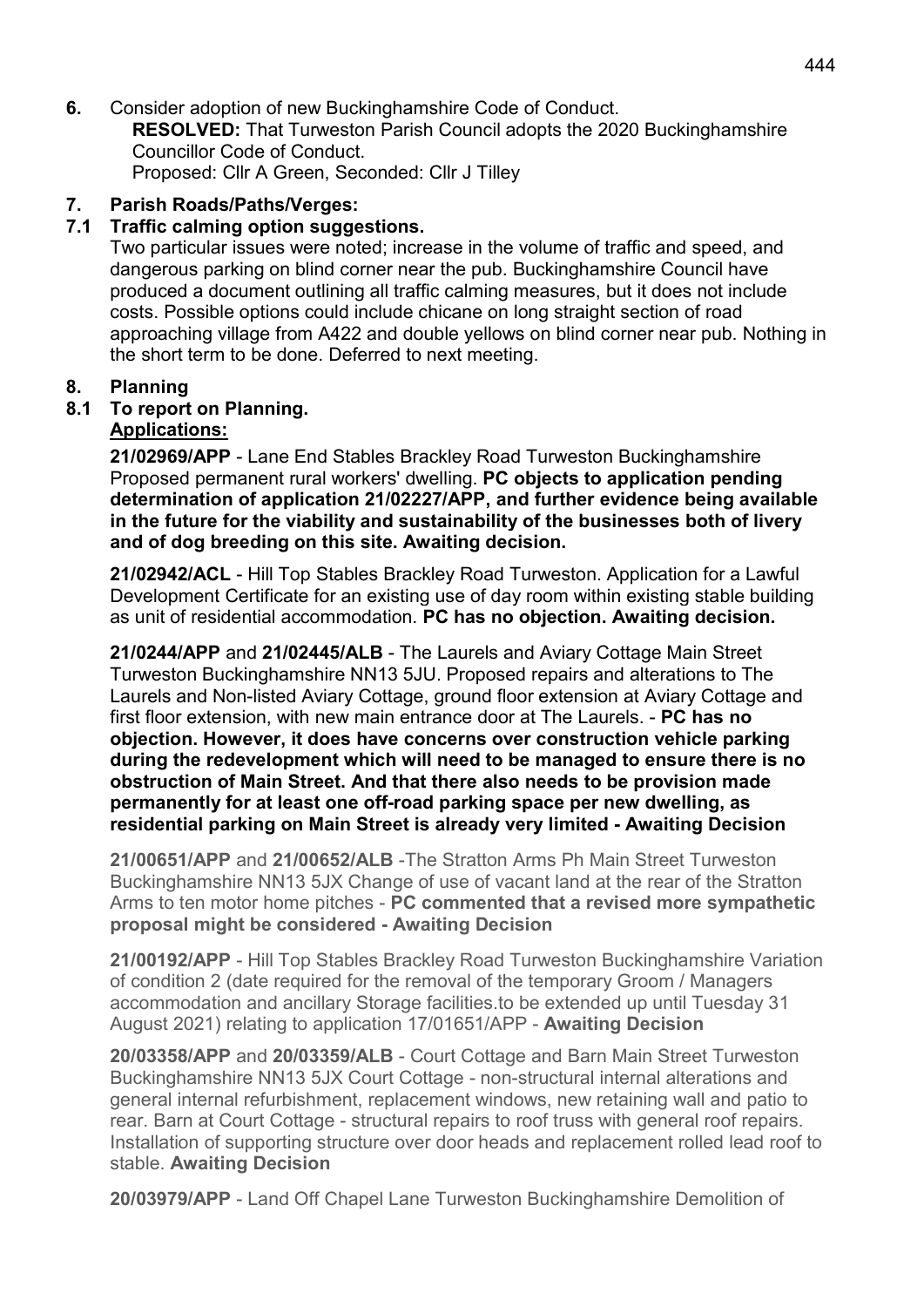existing garage building and erection of two detached dwellings with access, parking and amenity space together with a replacement garage. Awaiting Decision

 21/02227/APP - Lane End Stables Brackley Road Turweston Buckinghamshire Erection of single storey buildings, partial change of use of land to equestrian and dog breeding business and other ancillary works (Retrospective). PC, no objection. Awaiting Decision.

# 9. HS2 Rail Link update:

9.1 Potential further compulsory purchase of land in Turweston.

 There should not be any new compulsory purchase of Playing Field land other than the originally agreed 8%. Councillors have received unclear information about this. EKFB to be asked for clarification and detailed information on what has already been compulsory purchased or taken temporarily and plans for the future.

9.2 Approve legal fee VAT payment for WPD Playing Field easement negotiations. RESOLVED: As per the Government approach for HS2 payment of legal fees and subsequent reimbursement. Turweston Parish Council will pay Howkins & Harrison £200 for VAT and then reclaim that VAT using the two invoices from Howkins & Harrison and Arnold Thompson.

The Clerk will ask Howkins & Harrison for their VAT number. Proposed: Cllr A Green, Seconded: Cllr J Tilley Clerk Clerk

- 9.3 HS2 Notice of entry for surveys Playing Field. The Clerk will answer the pre-survey landowner questionnaire and answer 'No' to all questions. Clerk and the contract of the contract of the contract of the contract of the contract of the contract of the contract of the contract of the contract of the contract of the contract of the contract of the contr
- 9.4 Suggestions for how EKFB can improve engagement with Turweston residents. The Parish Council would like to receive a monthly updated written report specific to Turweston with schedules of activities from Dave Butcher at EKFB. Information must be clear and consistent, with clearer mapping and timing plans. "Don't know" as an answer is not acceptable, EKFB need to gather answers from all relevant parties rather than residents receiving conflicting information from various parties. Clerk to inform EKFB of request. Clerk and the clerk of the clerk clerk clerk

## 10. To report on the Playing Field:

- 10.1 Receive quote from Wicksteed for equipment maintenance. Quote expected on 22<sup>nd</sup> September.
- 10.2 To decide on when to lock the Playing Field. Proposal that the Playing Field will be locked in the evenings in July and August or when there are periods of antisocial behaviour, to be confirmed once new gates are installed.
- 10.3 Agree contractor and price for replacement Playing Field gates.

 Two comparable quotes received. The council agrees that bow top gates are an appropriate and safe design for the setting. The Warefence quote was the most competitive. The Clerk will contact Warefence with details of additional requirements: a) the gate must open inwards to prevent opening into the road, does the ground level allow this? b) can the small pedestrian gate have a slow soft close mechanism, to ensure children can't run into road if gate accidentally left open? c) can small pedestrian gate have an automatic latch that keeps that gate closed once the soft close mechanism has shut the gate? d) the hole in the ground for large gate drop bolt needs to be concreted with steel sleeve proud of the ground, to prevent build up of silt in the hole and to keep the gate secure. Clerk and the gate secure.

Decision on contractor deferred until answers received.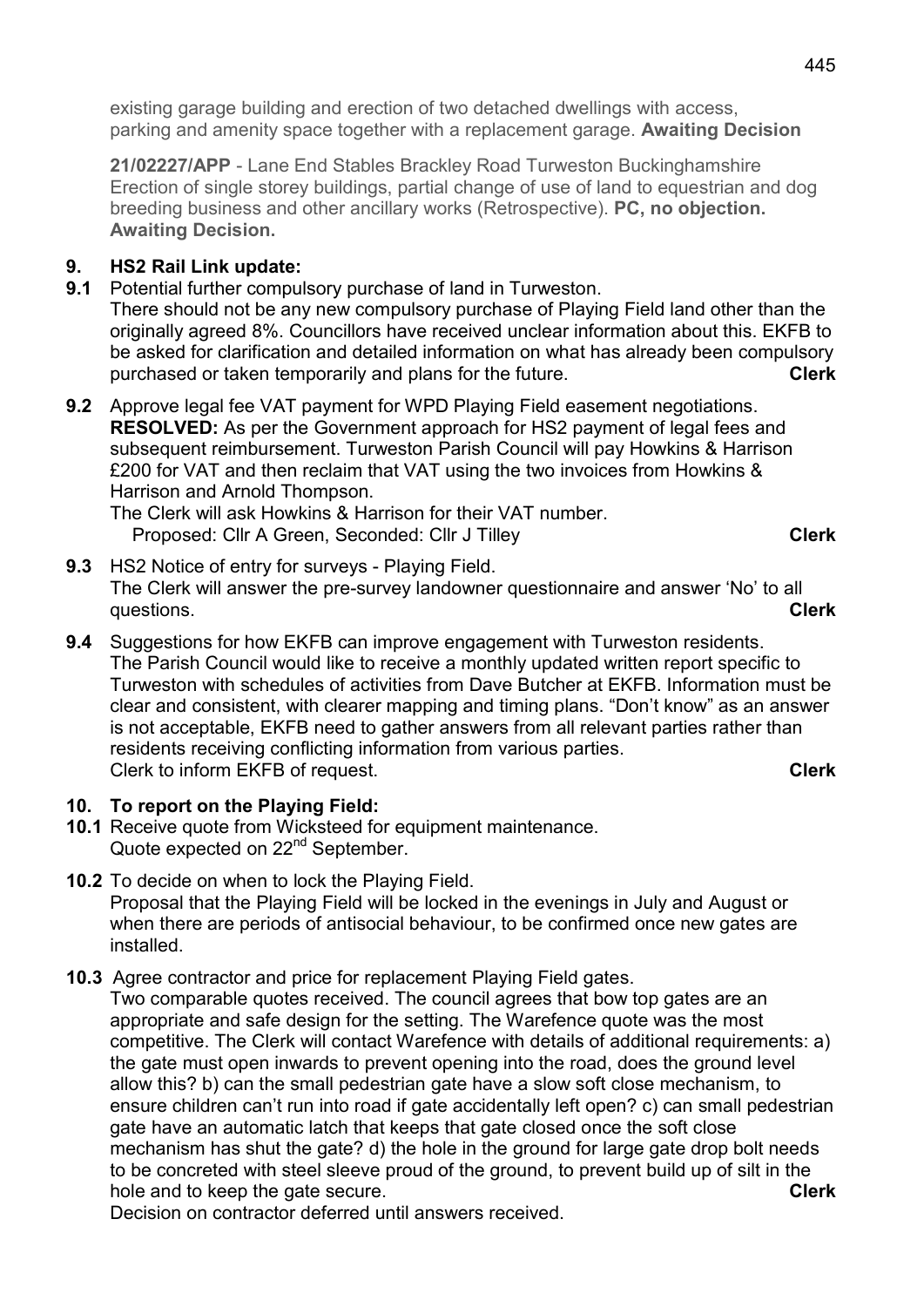10.4 Quote from Cartwrights for weeding play area.

 To scrape and sweep playground area of moss/weed. £200.00 + VAT To moss kill with herbicide after it has been cleared £50.00 + VAT

RESOLVED: The above quote is accepted. Cartwrights will be asked to scrape and sweep playground and apply herbicide. Work is to be carried out as soon as possible.

Proposed: Cllr A Kirkland, Seconded: Cllr J Tilley

10.5 Review findings from weekly inspections.

Cllrs Tilley and Green have been completing the new weekly checklists through August and September, Cllr Kirkland will complete checks in October. AK The temporary HS2 perimeter fence needs to be checked regularly and has been added to the weekly checklist. The metal base is now visible through rubber casing of seesaw seat. To be replaced

under Wicksteed maintenance works (item 10.1).

- 11. To report on other Organisations: For report only. Nothing to report.
- 12. To report on Turweston Airfield (TA): Nothing to report.
- 13. Donation to the PCC:

RESOLVED: The Parish Council will donate £200 for the upkeep of the Churchyard.

Proposed: Cllr J Tilley, Seconded: Cllr A Green

### 14. To report on the Accounts:

14.1 To report on accounts to 21 September 2021 and approve payments made since previous meeting (previously circulated).

| <b>Invoices Paid:</b>          | <b>Net</b> | VAT   | Gross   | $\mathsf{c}_{\mathsf{h}}$ | <b>Details</b>                  |
|--------------------------------|------------|-------|---------|---------------------------|---------------------------------|
| <b>Payments</b>                |            |       |         |                           |                                 |
| S Hosking                      | 303.28     | 0.00  | 303.28  | <sub>SO</sub>             | Salary - August                 |
| S Hosking                      | 46.80      | 0.00  | 46.80   | <b>FPO</b>                | Salary underpayment             |
| Cartwrights                    | 90.30      | 18.06 | 108.36  | <b>FPO</b>                | <b>Grass Cutting - July</b>     |
| <b>Buckinghamshire Council</b> | 64.14      | 0.00  | 64.14   | <b>FPO</b>                | <b>Election Fees</b>            |
| <b>Receipts</b>                |            |       |         |                           |                                 |
| <b>Buckinghamshire Council</b> |            |       | 4050.00 |                           | Precept 2 <sup>nd</sup> Payment |
| Lloyds Bank                    |            |       | 0.70    |                           | Interest                        |

Treasurer's A/C at 21 September 2021: £10,329.40. Business Account: £41,703.82.

| <b>Invoices to be Paid:</b> | Net           | VAT   | <b>Gross</b> | Ch | <b>Details</b>            |
|-----------------------------|---------------|-------|--------------|----|---------------------------|
| Cartwrights                 | 180.60        | 36.12 | 216.72 FPO   |    | Grass Cutting - August    |
| S Hosking                   | 303.28        | 0.00  | 303.28 FPO   |    | Salary - September        |
| Howkins & Harrison          | 200.00 200.00 |       | 200.00 FPO   |    | HS2 legal fee VAT reclaim |

RESOLVED: That the report on the Accounts is received and payments approved.

Proposed: J Tilley, Seconded: Cllr A Green